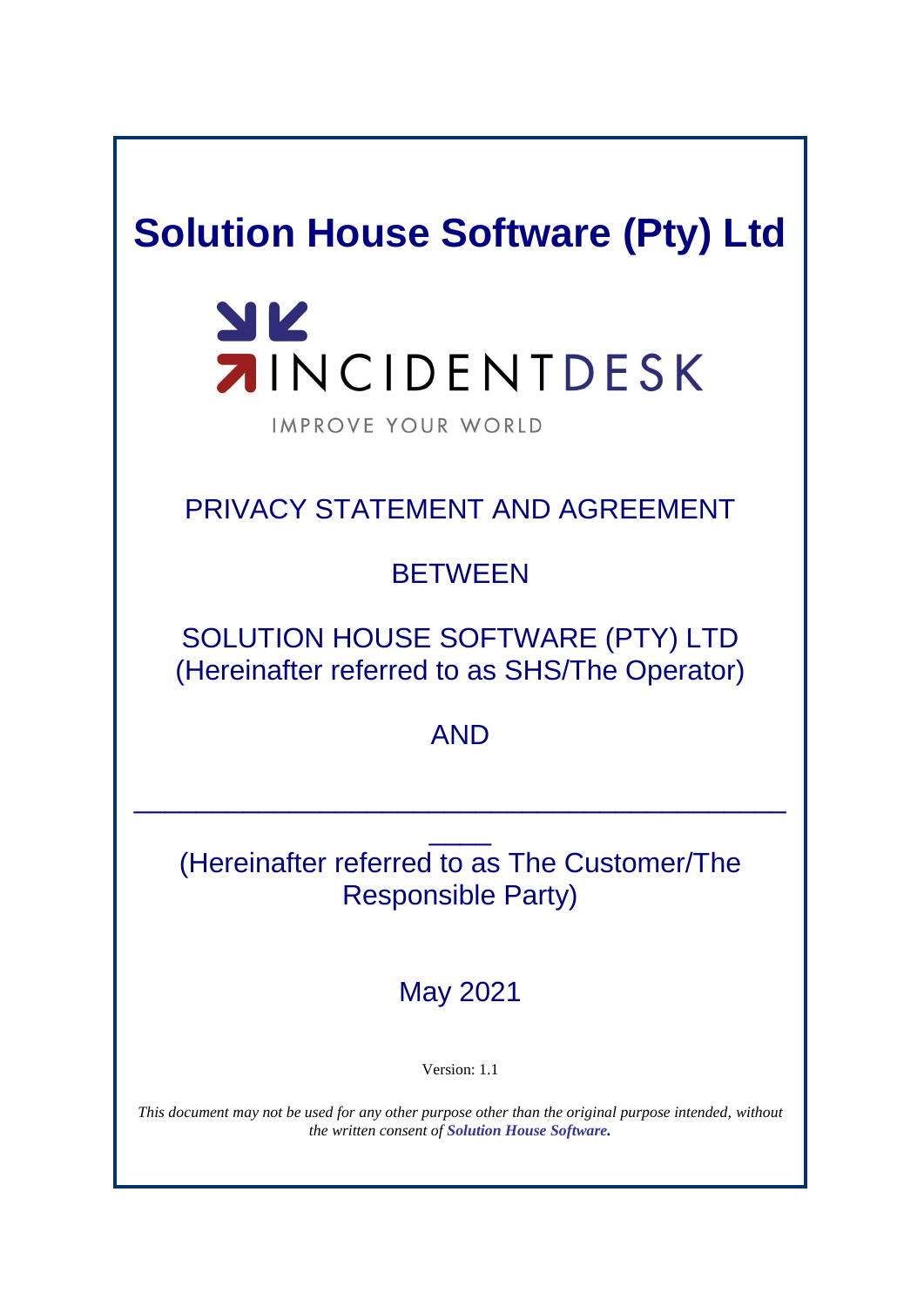

#### **1. Introduction and Purpose**

- 1.1 SHS is a company functioning within the software service industry which is obligated to comply with The Protection of Personal Information Act 4 of 2013 (herein referred to as POPIA/The Act).
	- 1.1.1 Under the Act SHS is defined as an Operator
	- 1.1.2 An End-User Customer is defined as the Responsible Party.
- 1.2 SHS guarantees its commitment to protecting the consumer's privacy and ensuring that their personal information is used appropriately, transparently, securely and in accordance with applicable laws, both within South Africa and outside of it.
- 1.3 The purpose of this agreement is to inform customers of the SHS POPI Compliance Protocols, and to inform them regarding their own obligations under the Act.
	- 1.3.1 It is the responsibility of The Customer to ensure they are familiar with the aspects of the POPI Act which apply to them
	- 1.3.2 This agreement will provide a reasonable level of understanding regarding the Act and the data of which we facilititate collection, but SHS cannot be held liable for ensuring the comprehensive understanding of either The Customer or The Reseller and any breach that occurs on their part.
- 1.4 Under The Act, a significant portion of the burden of compliance rests with the the Responsible Party. It is important that all Responsible Parties familiarize themselves with the legislation and modify their Data Processes to ensure compliance.

#### **2. Definitions**

The list of definitions an dits contents has been limited to those applicable to the data collected by SHS on behalf of The Customer:

- 2.1 Data Subject means the person to whom personal information relates;
- 2.2 POPIA refers to the Protection of Personal Information Act 4 of 2013;
- 2.3 Responsible Party means a public or private body or any other person which, alone or in conjunction with others determines the purpose of and means for processing personal information.
- 2.4 Operator means a person who processes personal information on behalf of the responsible party.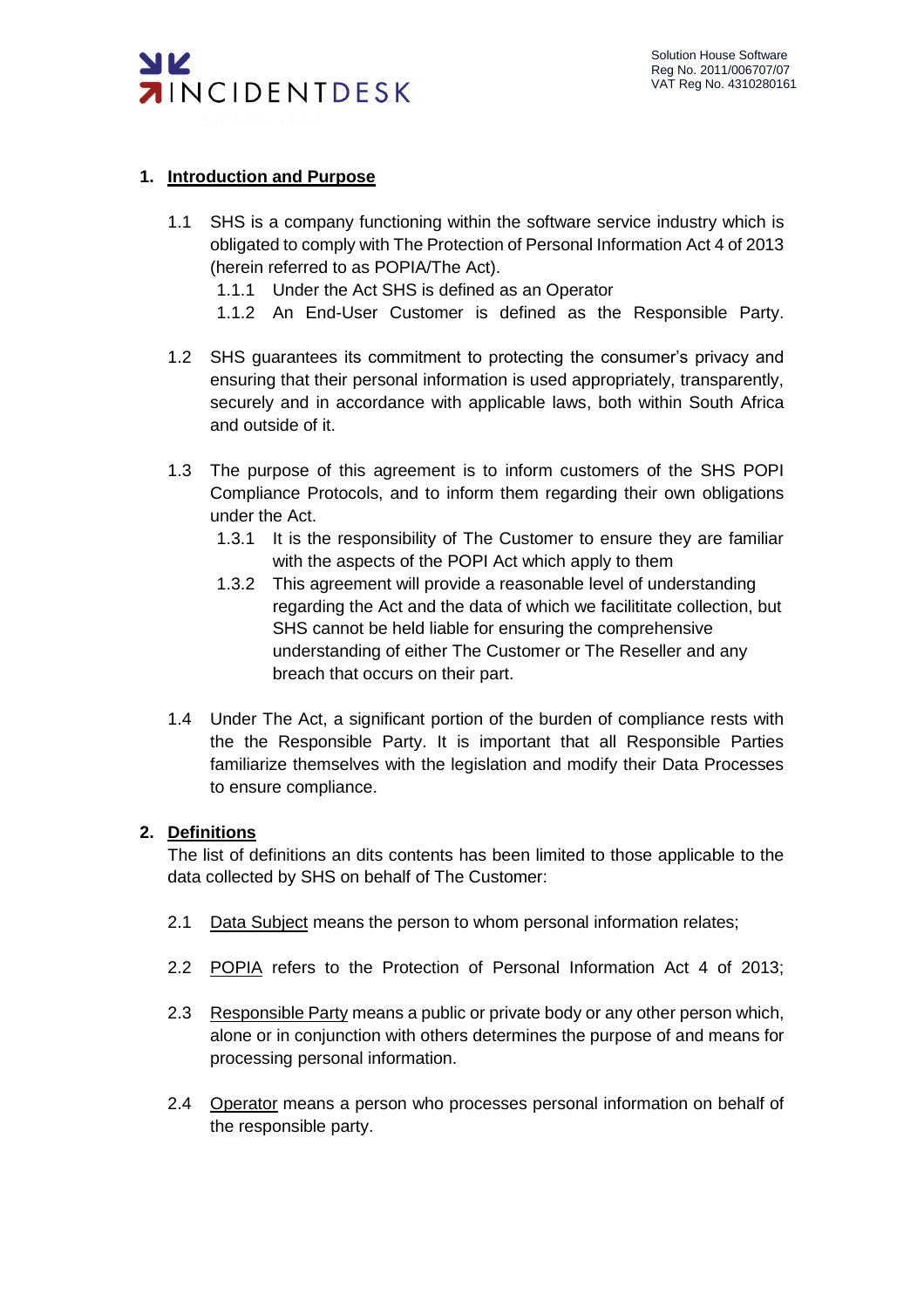

- 2.5 Processing means any operation or activity, whether or not by automatic means, concerning personal information, including:
	- a) The collection, receipt, recording, organisation, collation, storage, updating or modification, retrieval, alteration, consultation or use of data
	- b) Dissemination by means of transmission, distribution or making available in any other form
- 2.6 Record means any recorded information
	- a) Regardless of form or medium, including any of the following:
		- i) Information produced, recorded or stored by means of any taperecorder, computer equipment, whether hardware or software or both, or other device, and any material subsequently derived from information so produced, recorded or stored
		- ii) Photograph, film, negative, tape or other device in which one or more visual images are embodied so as to be capable, with or without the aid of some other equipment, of being reproduced; in the possession or under the control of a responsible party
	- b) Whether or not it was created by a responsible party and
	- c) Regardless of when it came into existence.
- 2.7 Personal Information means information relating to an identifiable, living, natural person, and where it is applicable, an identifiable, existing juristic person, including:
	- a) Information relating to the race, gender, sex, pregnancy, marital status, national, ethnic or social origin, sexual orientation, age, physical or mental health, wellbeing, disability
	- b) Information relating to the education or the medical, financial, criminal or employment history of the person
	- c) Any identifying number, symbol, e-mail address, physical address, telephone number, location information, online identifier or other particular assignment to the person
	- d) The biometric information of the person

#### **3. Policy Statement and Responsibilities**

SHS guarantees its commitment to protecting The Customer and the Data Subjects' privacy and ensuring their Personal information is used appropriately, transparently, securely and in accordance with applicable laws, as far as it applies to our specific industry.

#### **4. Data Subject Rights with regard to Protection of Personal Information.**

- 4.1 Data Subjects have the following rights
	- a) Objection to the use of personal information
	- b) Notification if information is being used for something other than what was consented for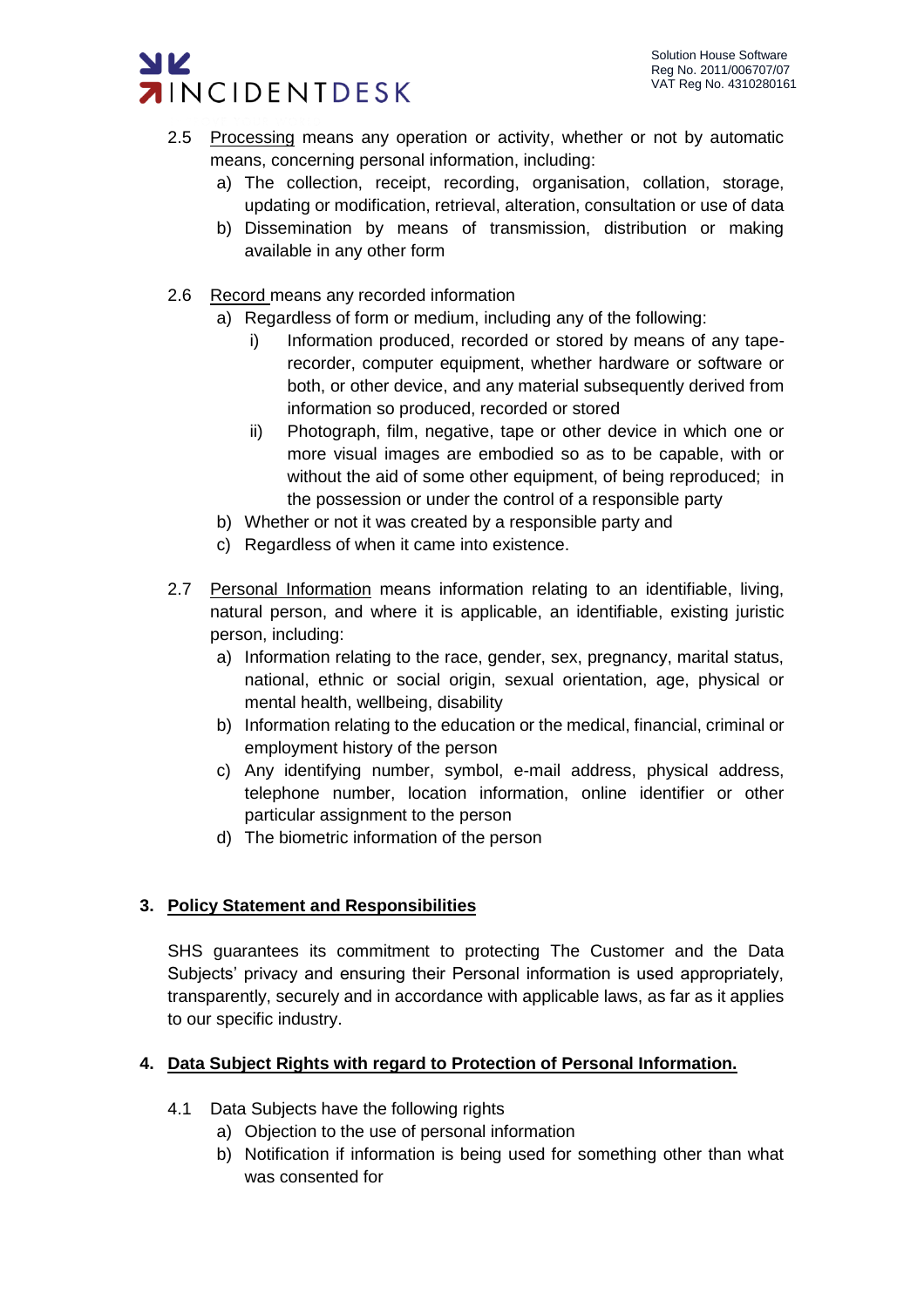

- c) Establishing whether the responsible party holds information
- d) Requesting that information can be corrected, destructed or deleted
- e) Refusing processing for direct marketing by unsolicited electronic communications
- f) Lodging a complaint with the Information Regulator
- g) Instituting civil proceedings.(Sec 99)

#### **5. The Information Regulator**

- 5.1 Data Subjects have right of recourse with the Information Regulator, in the event that their Personal Information is compromised.
	- 5.1.1 The Regulator has jurisdiction throughout the Republic, is independent and subject only to the Constitution and accountable to the National Assembly
	- 5.1.2 Minor Offences imposed by the Regulator can be a fine and/or imprisonment up to 12 months
	- 5.1.3 Major Offences imposed by the Regulator can be a fine and/or imprisonment up to 10 years.

#### **6. The SHS Commitment to Safeguarding Client and Consumer Information.**

It is a requirement of POPIA to adequately protect the Personal Information we hold and to avoid unauthorized access and use of said Personal information.

We will continuously review our security controls and processes to ensure that all Personal Information we hold is secure. The following procedures are in place in order to protect the Data Subjects' Personal Information

#### 6.1 Policies and Procedures

- 6.1.1 Privacy Agreement
- 6.1.2 Privacy Statement
- 6.1.3 Incident Response Policy and plan
- 6.1.4 Terms of Service
- 6.1.5 Staff Training
- 6.1.6 Incident Register
- 6.1.7 Non-Disclosure Agreements (Staff)
- 6.1.8 End User Agreement
- 6.1.9 Password Policy
- 6.2 Physical Security
	- 6.2.1 Physical Computer Hardware refers to, but is not limited to:
		- Desk Tops; Laptops; Tablets; Cell phones; Memory Sticks, USB Ports, all other Mobile Devices; Printers and Shredders.
	- 6.2.2 SHS has a Password Policy regarding all hardware, ensuring the following:
		- 6.2.2.1 All Devices and Computers are Password Protected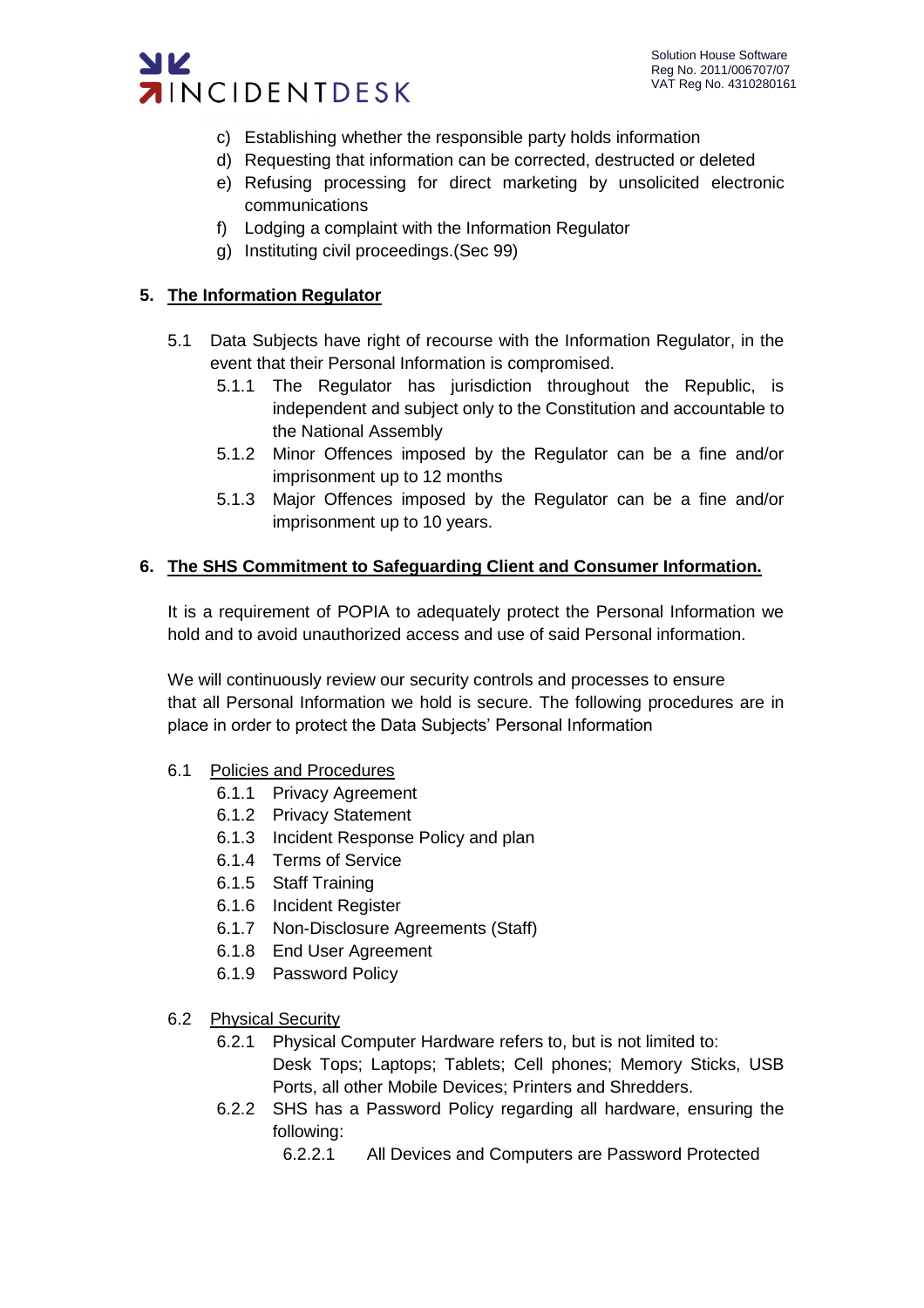

- 6.2.2.2 No staff member may leave their device/computer unattended without first ensuring it is properly locked and password protected
- 6.2.2.3 All Passwords are carefully selected to ensure maximum security
- 6.2.2.4 Passwords are changed on a regular basis
- 6.2.2.5 No passwords are stored physically or electronically in a manner which could be vulnerable to unauthorized acces
- 6.2.2.6 No devices are permitted to be left in vehicles or public spaces where they would be vulnerable to unathourised access
- 6.2.2.7 Staff found to be in contravention of this policy will be subject to immediate disciplinary action
- 6.2.3 Access to the SHS premises is limited with physical security measures deemed reasonable and in accordance with standard practice within South Africa. This may include:
	- 6.2.3.1 Alarm System
	- 6.2.3.2 Premises Secured with walls, gates and electric fencing
- 6.3 Employees:
	- 6.3.1 All employees have signed Non-Disclosure Agreements preventing them from sharing any of the information to which they have access through the normal execution of their duties
	- 6.3.2 All employees have received training regarding POPIA and the Internal Procedures for ensuring compliance
	- 6.3.3 Non-compliance with SHS's procedures is grounds for disciplinary action and/or dismissal and this is stated in all employment contracts
- 6.4 All consumer information is stored off site by a Third party Service Provider, with whom SHS has a Service Level Agreement in place, and whose Privacy Policies are known to SHS and, to the best of our knowledge, believed to be strictly enforced.
- 6.5 All electronic files or data are backed up by the IT Service Provider who is also responsible for system security which protects third party access and physical threats.
- 6.6 Consent to process consumer information is obtained from consumers through information exchange with the security guards, field workers or client staff.
	- 6.6.1 Consent is tacit, and is achieved through the Data Subject exchanging information with client security guards, field workers or client staff and allowing their photo to be taken.
	- 6.6.2 Consumers are entitled to refuse consent: the operational response to this is risk dependant and entirely at the discretion of the site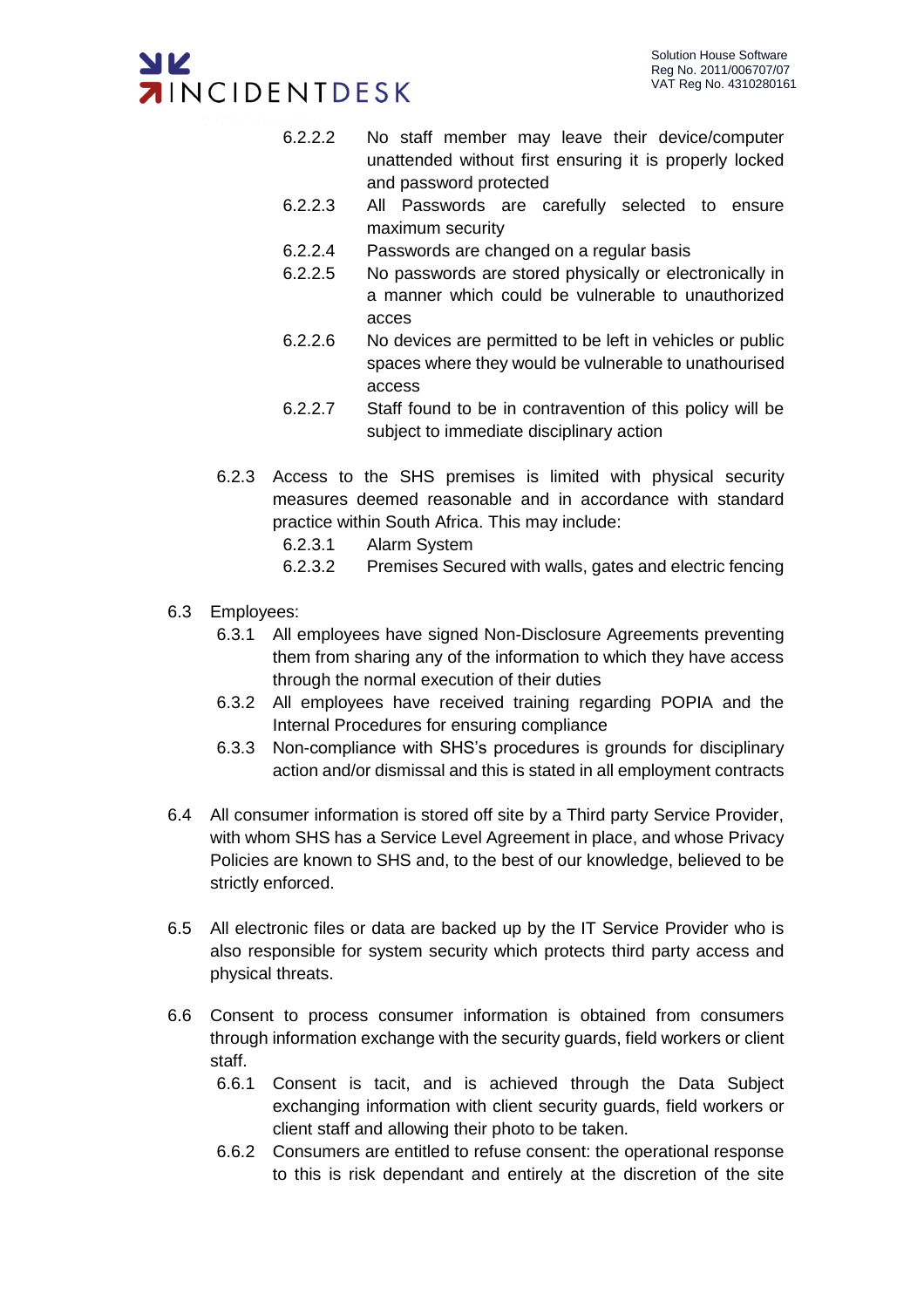

owner/manager. SHS cannot and does not recommend any specific course of action in this regard.

- 6.7 Where consent to process consumer information cannot be obtained from consumers, Section 11(1)(f) provides that a responsible party may process personal information if such processing is necessary for a legitimate interest pursued by the responsible party. Public safety, security and rendering municipal services fall within the parameters of constituting a legitimate interest.
- 6.8 The SHS Privacy Policy and other relevant documentation is available in full upon request, should you wish to view it

#### **7. The Obligations of the Responsible Party and Co-Operator**

- 7.1 As stated in 1.1 of this document:
	- 7.1.1 If you are the End User Customer, you are the RESPONSIBLE PARTY under the Act.
- 7.2 Responsible Party

The significant burden of compliance rests with the Responsible Party The Responsible Party is obligated regarding the following, details as per section 4 above:

- 7.2.1 Appointing an Information Officer whose responsibility it is to ensure compliance and to enforce it within the organization
- 7.2.2 Determining the specific purpose for data collection and/or processing, and ensuring that the conditions set out in the Act are complied with:
	- 7.2.2.1 The purpose must be explicit, lawful and explained to the data subject
- 7.2.3 Knowing the processing limitations:
	- 7.2.3.1 Data subjects must consent
	- 7.2.3.2 Must process to protect the legitimate interest of data subject
	- 7.2.3.3 Must pursue a legitimate interest
	- 7.2.3.4 Data subject may withdraw consent or object on reasonable grounds.
- 7.2.4 Understanding Record Retention
	- 7.2.4.1 Data must not be retained any longer than necessary
	- 7.2.4.2 Personal Information must be destroyed, deleted or deidentified as soon as is reasonably practical.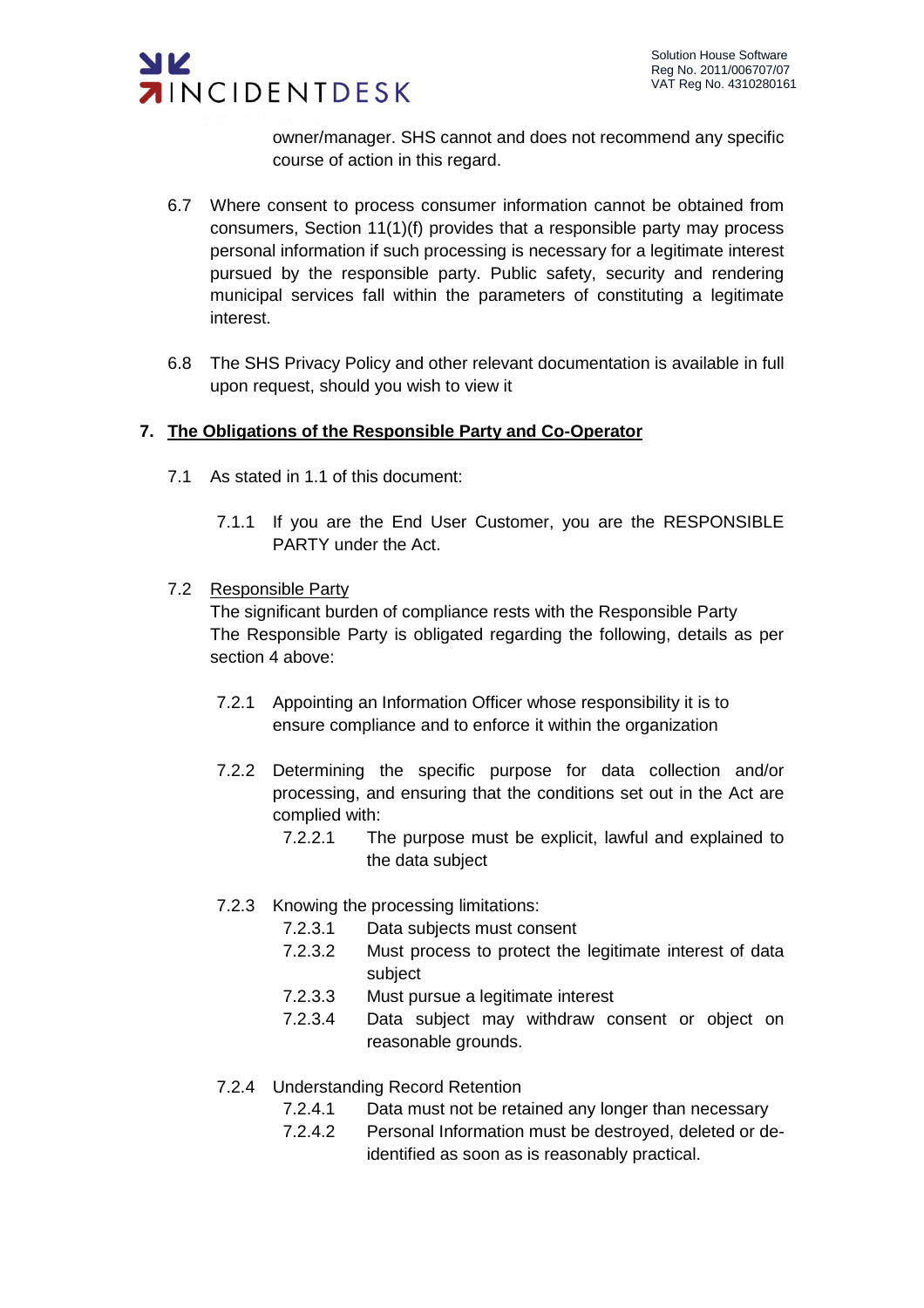

#### 7.2.5 Limiting Collection and Further Processing

- 7.2.5.1 Must be in accordance or compatible with the purpose for which it was collected.
- 7.2.5.2 Information will not be collected indiscriminately, but by fair and lawful means, and be limited to what is necessary to ensure security and/or management of their site
- 7.2.6 Openness, ensuring the Data Subject is aware of:
	- 7.2.6.1 The information being collected
		- 7.2.6.2 The name and address of the Responsible Party and the Operator
		- 7.2.6.3 The purpose for which the information is being collected
	- 7.2.6.4 Whether or not the supply of the information is voluntary or mandatory
	- 7.2.6.5 The consequences of failure to provide the information
	- 7.2.6.6 The right of access to and the right to rectify the information collected
	- 7.2.6.7 The right to object to the processing of the information
- 7.2.7 Security Safeguards
	- 7.2.7.1 The Responsible Party must secure the integrity and confidentiality of personal information in its possession or under its control by taking appropriate, reasonable technical organisational measures.
- 7.2.8 The Data Subject may request responsible party to:
	- 7.2.8.1 Correct or delete information which is inaccurate, irrelevant, excessive, out of date, incomplete, misleading or obtained unlawfully
	- 7.2.8.2 Delete or destroy information that the responsible party is no longer authorised to retain
- 7.2.9 The Information Officer shall ensure that:
	- 7.2.9.1 All employees and volunteers know the importance of keeping personal information confidential
	- 7.2.9.2 Care is taken when personal information is disposed of or destroyed to prevent unauthorized parties from gaining access to it
- 7.2.10 The Responsible party should notify data subject and Regulator of any breach of data.
- 7.3 Operator

As Operator you are responsible for ensuring that your handling of any and all data is in accordance with the Act. Whilst absolved of the responsibility of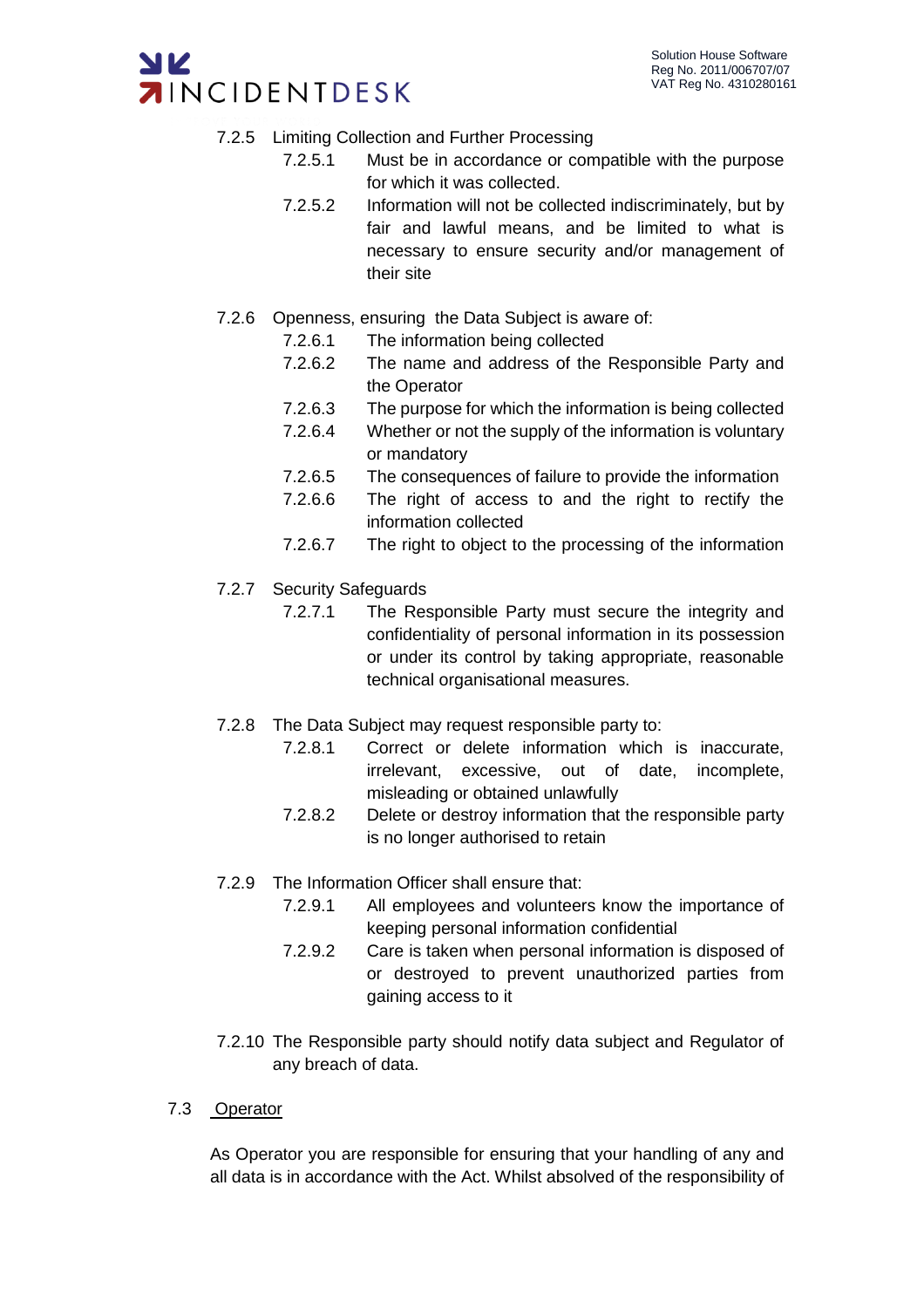

determining the reasons and data to be collected, you are nonetheless obligated regarding the following:

- 7.3.1 Appointing an Information Officer whose responsibility it is to ensure compliance and to enforce it within the organization
- 7.3.2 Knowing the processing limitations:
	- 7.3.2.1 Data subjects must consent
	- 7.3.2.2 Must process to protect the legitimate interest of data subject
	- 7.3.2.3 Must pursue a legitimate interest
	- 7.3.2.4 Data subject may withdraw consent or object on reasonable grounds.
- 7.3.3 Understanding Record Retention
	- 7.3.3.1 Data must not be retained any longer than necessary
	- 7.3.3.2 Personal Information must be destroyed, deleted or deidentified as soon as is reasonably practical.
- 7.3.4 Limiting Collection and Further Processing
	- 7.3.4.1 Must be in accordance or compatible with the purpose for which it was collected.
	- 7.3.4.2 Information will not be collected indiscriminately, but by fair and lawful means, and be limited to what is necessary to ensure security and/or management of their site
- 7.3.5 Openness, ensuring the Data Subject is aware of:
	- 7.3.5.1 The information being collected
	- 7.3.5.2 The name and address of the Responsible Party and the Operator
	- 7.3.5.3 The purpose for which the information is being collected
	- 7.3.5.4 Whether or not the supply of the information is voluntary or mandatory
	- 7.3.5.5 The consequences of failure to provide the information
	- 7.3.5.6 The right of access to and the right to rectify the information collected
	- 7.3.5.7 The right to object to the processing of the information
- 7.3.6 Security Safeguards
	- 7.3.6.1 The Operator must secure the integrity and confidentiality of personal information in its possession or under its control by taking appropriate, reasonable technical organisational measures.
- 7.3.7 The Data Subject may request responsible party to: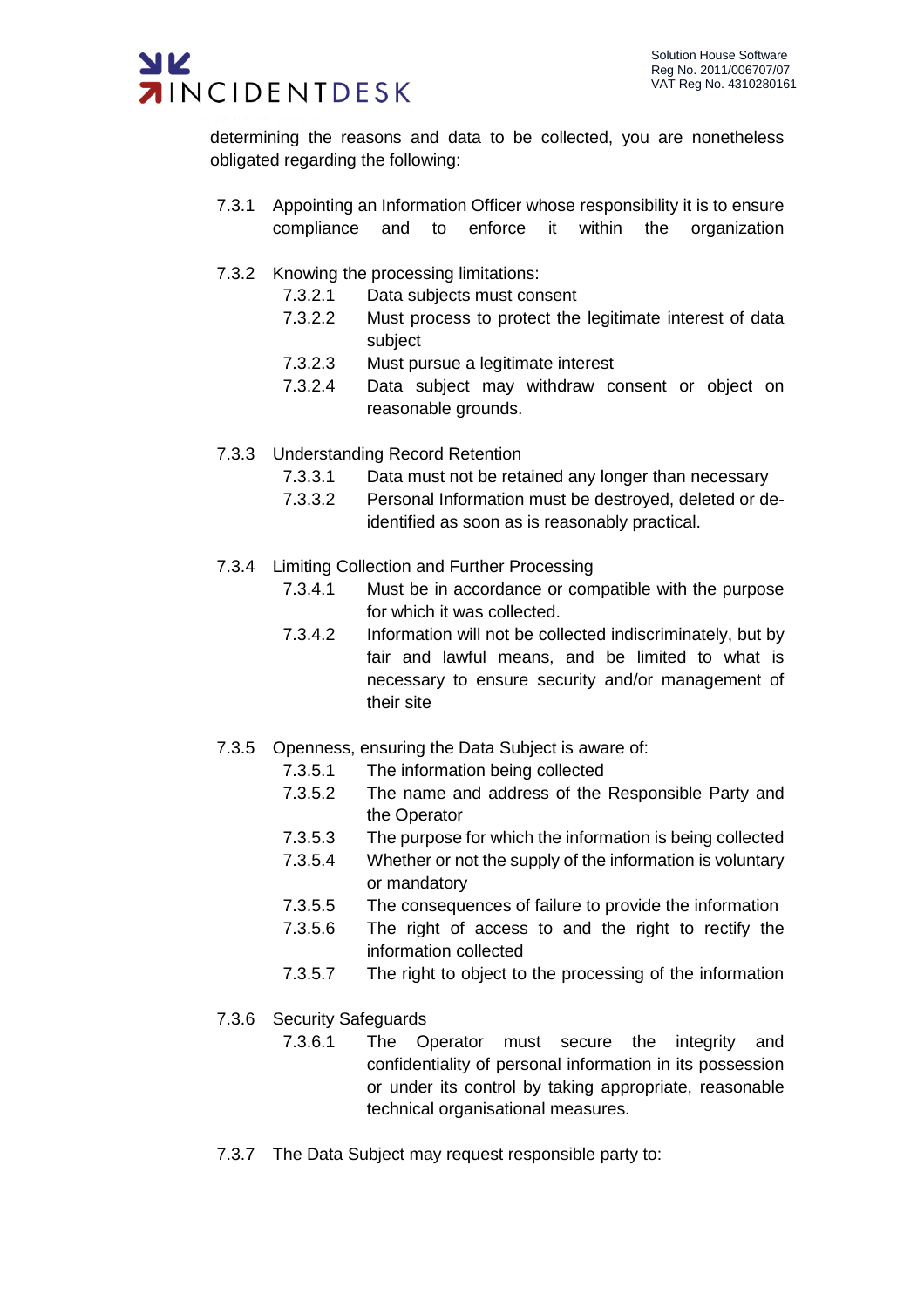

- 7.3.7.1 Correct or delete information which is inaccurate, irrelevant, excessive, out of date, incomplete, misleading or obtained unlawfully
- 7.3.7.2 Delete or destroy information that the responsible party is no longer authorised to retain
- 7.3.8 The Information Officer shall ensure that:
	- 7.3.8.1 All employees and volunteers know the importance of keeping personal information confidential
	- 7.3.8.2 Care is taken when personal information is disposed of or destroyed to prevent unauthorized parties from gaining access to it
- 7.3.9 The Operator, together with the Responsible Party, should notify data subject and Regulator of any breach of data.

#### **8. Practical Applications of Obligations**

- 8.1 This is merely intended as a guideline and is in no way exhaustive. The onus is upon the Responsible Party and Co-Operator, where applicable, to ensure their full compliance with POPIA and other relevant legislation
- 8.2 The parties should ensure that an adequate risk assessment is completed and that the following policies and procedures, at an absolute minimum, are in place:
	- 8.2.1 Privacy Policy
	- 8.2.2 Incident Response Policy and plan
	- 8.2.3 Complaints Policy
	- 8.2.4 Incident Register
	- 8.2.5 Staff Non-Disclosure Agreements
	- 8.2.6 Password Policy
- 8.3 Physical Security
	- 8.3.1 Physical Computer Hardware refers to, but is not limited to: Desk Tops; Laptops; Tablets; Cell phones; Memory Sticks, USB Ports, all other Mobile Devices; Printers and Shredders.
		- 8.3.1.1 All Devices and Computers must be adequately password protected
		- 8.3.1.2 No staff member should leave their device/computer unattended without first ensuring it is properly locked and password protected
		- 8.3.1.3 Passwords must be changed on a regular basis
		- 8.3.1.4 No passwords should be stored physically or electronically in a manner which could be vulnerable to unauthorized access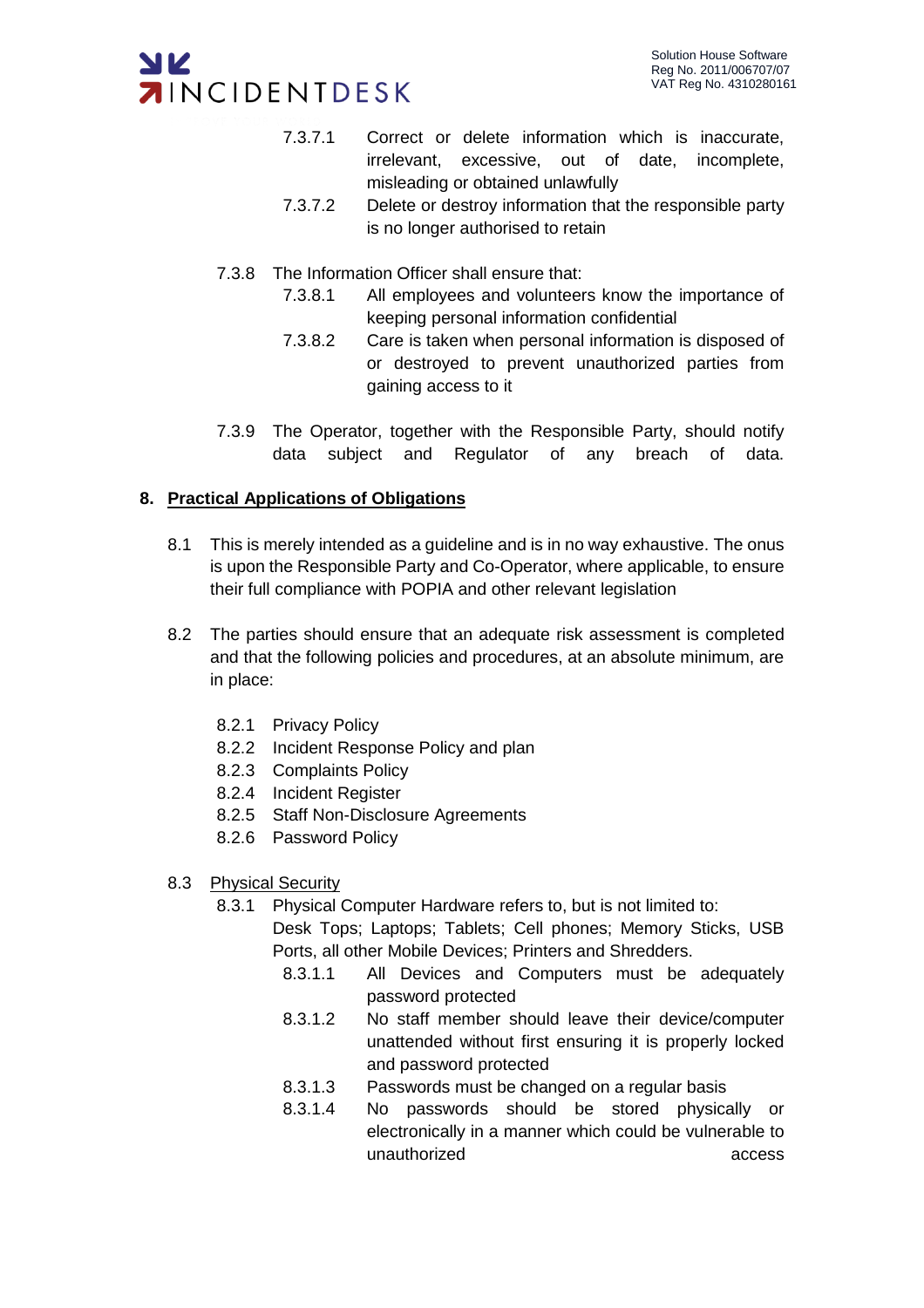

#### 8.4 Employees

- 8.4.1 All employees dealing with the Personal Information of the Data Subject should receive adequate training on POPIA and its implications
- 8.4.2 All employees should sign Non-Disclosure Agreements preventing them from sharing any of the information to which they have access through the normal execution of their duties
- 8.4.3 No employee should be entitled to hold, for any length of time, the identity documents of a Data Subject, under any circumstances whatsoever. Once the document has been scanned there is no reasonable purpose for such, and is considered a serious breach of POPIA
- 8.4.4 Only duly authorized employees should be given access to the SHS backend, dashboards and reports, and the passwords and login details for the SHS site should be carefully guarded by the Operations/Site/Security/Facilities Manager

#### 8.5 Data Feedback Reports

- 8.5.1 All Data Feedback reports must be sent to the absolute minimum number of people: those with the need to see information in order to make decisions on the operational response (TransUnion reports for example)
- 8.5.2 Information shared must be shared only with the individual concerned and never shared via Whatsapp groups or other applications
- 8.5.3 Whatsapp is considered, under the Act, to be a secure means of sharing sensitive information provided the sender and rescipient have the adequate password protection on their individual devices.
- 8.6 Data Subject Consent
	- 8.6.1 The site manager should ensure that:
		- 8.6.1.1 Guards, fiieldworkers and employees have been adequately trained in asking politely for personal details and images and are equipped to respond appropriately if asked for reasons
		- 8.6.1.2 Guards, fiieldworkers and employees are familiar with the contents of the POPI act and are equipped to respond appropriately if asked for information.
	- 8.6.2 The site/security manager shall have in place an operational procedure for dealing with consumers who refuse consent.
		- 8.6.2.1 Under the Act, consumers are entitled to refuse consent for collection of their data, but the site, being private property and with a legitimate purpose for collection, is entitled to refuse entry depending on its risk profile and preferences